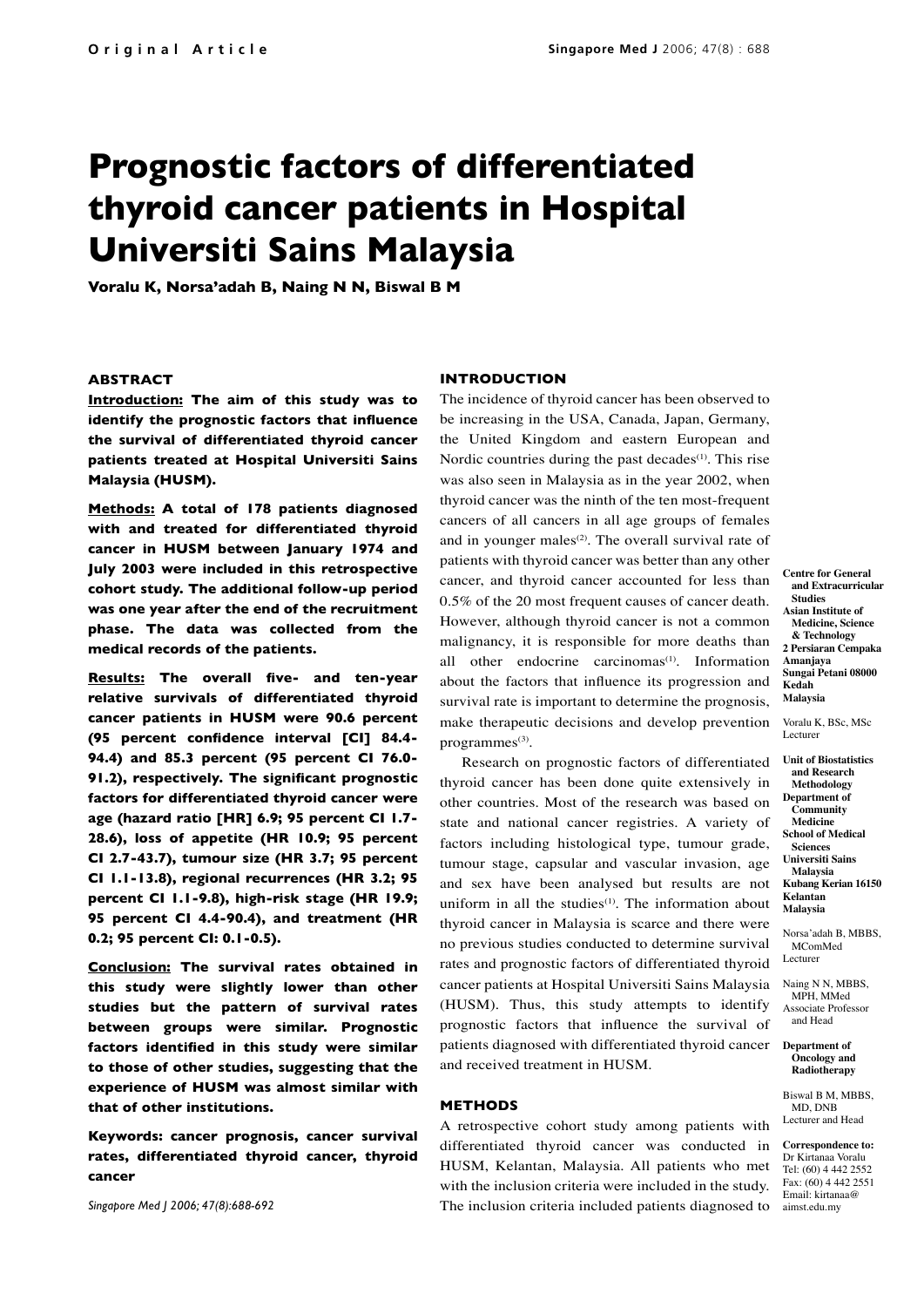have differentiated thyroid cancer classified by the International Classification of Disease for Oncology  $(ICD-O)$  site codes  $C73<sup>(4)</sup>$  and received treatment in HUSM during the study period. Patients diagnosed with differentiated thyroid cancer but who refused treatment in HUSM were excluded. The study protocol was reviewed and approved by the Research and Ethics Committee, Universiti Sains Malaysia.

Data was collected from patients' medical records at the Department of Oncology and Radiotherapy and Unit of Records at HUSM. Age, sex, race, marital status, time of follow-up, symptoms, diagnostic tests, histological type, tumour size, metastases, stage, treatment, recurrences and status of the patients were documented by coding. Patients were classified as high and low risk according to AMES (age, metastases, extra-capsular tumour extent, size) risk-group definition<sup>(5)</sup>. Individual subjects were anonymised and the principal investigator kept individual identifiers, such as name and address, confidential. A single researcher retrieved the required information from the medical records by coding it onto the checklist form. Staff nurses also helped to ascertain any clinical information (such as symptoms, diagnostic tests and treatments given to the patients), when the data were not clear in the medical records.

An additional follow-up period after the end of the recruitment period was from August 1, 2003 to July 31, 2004. The survival status of a patient was obtained from the follow-up visits to the oncology clinic after discharge. Patients without follow-up treatment were contacted through telephone calls to their house or workplace. Information on the time and cause of death were obtained from the death certificates in the medical records for deaths that occurred in the hospital, or from the patient's closest relative (usually children) who was contacted to determine the time and cause of death, for deaths which occurred out of the hospital.

The outcome variable, survival time, referred to the time from diagnosis to death of a patient. A death was considered as a terminal event, if the death was due to thyroid cancer or complications of its treatment. A patient was considered as censored if the patient was alive at the end of the study period. If the patient died during the study period because of other causes unrelated to thyroid cancer or its complications, it was treated as a censored case. Any patients who were lost to follow-up were also considered as censored. Censored survival time was obtained for these patients.

Data entry and analysis were performed with STATA version 8.0 (Los Angeles, CA, USA).

Kaplan-Meier Product Limit survival curves were used to calculate the probability of surviving a given length of time. The statistical difference of the survival probabilities between subgroups was evaluated using the log-rank test. Univariate Cox proportional hazards model was applied to determine potential prognostic factors. Level of significance was set at 0.05. Variables that were found statistically significant in univariate analysis  $(p<0.20)$  and also proven to be significant in other studies were included in multivariate analysis.

Multivariate analysis, using the Cox proportional hazards model, was used to identify the prognostic factors. Significance of clinically meaningful interaction terms was also tested. The final model was chosen based on the consideration of statistical significance as well as the clinical significance of the variables. The inspection of log cumulative hazard curve plotted against log time and Schoenfeld residuals were used to check the proportional hazards assumptions. Time-varying covariates were not present in this study. Martingale residuals to assess adequate functional form, Cox-Snell residuals to evaluate the model fitness, deviance residuals and influential statistics to determine the presence of outliers and its influence on the model, were performed. Results were tabulated with crude and adjusted hazards ratios, 95% confidence intervals and p-values.

## **RESULTS**

A total of 178 subjects were studied. 33 patients died, of which 18 died of differentiated thyroid cancer and the rest of other causes. The mean (standard deviation) and median (interquartile range) survival time of thyroid cancer patients were 48 months (60 months) and 24 months (48 months), respectively, and ranged from two months to 264 months. The mean (standard deviation) and median (interquartile range) follow-up time were 72 months (60 months) and 48 months (five months), respectively and ranged from 12 months to 360 months. The overall five- and ten-year relative survivals of thyroid cancer patients in HUSM were 90.6% (95% CI 84.4-94.4) and 85.3% (95% CI 76.0- 91.2), respectively.

The characteristics of the differentiated thyroid cancer patients in HUSM and the log-rank test analysis of all the studied variables are shown in Table I. Significant differences in survival duration among subgroups were seen in the variables of age, loss of appetite, histological type, regional recurrences, stage and metastases. The prognostic factors that influence the survival of differentiated thyroid cancer patients in HUSM are listed in Table II. Age, loss of appetite, tumour size, regional recurrence, stage, and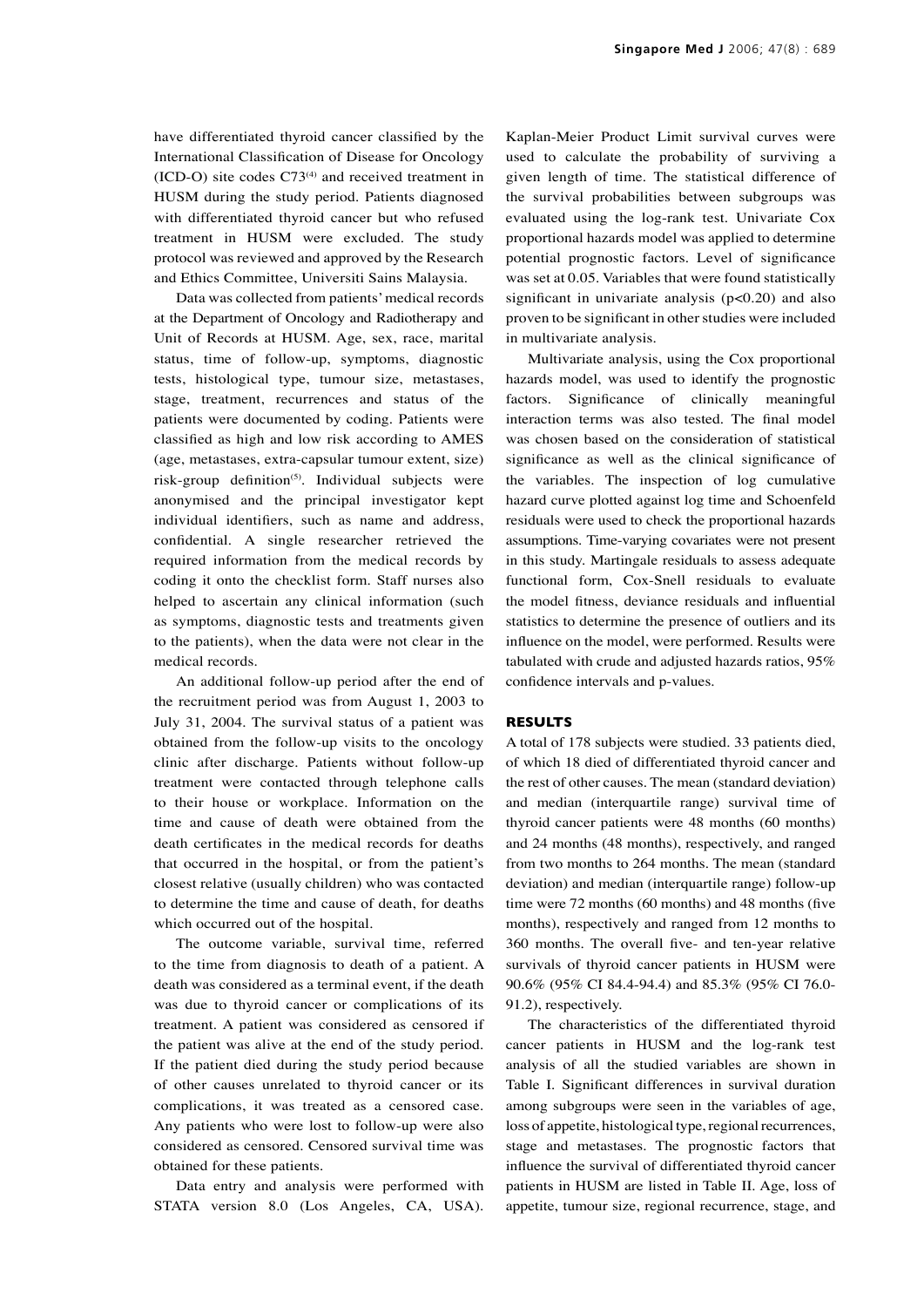| Variable                                      | n(%)                    | $\chi^2$ test <sup>a</sup> (df <sup>b</sup> = 1) | p-value |
|-----------------------------------------------|-------------------------|--------------------------------------------------|---------|
| Age                                           |                         | 9.19                                             | 0.002   |
| <40 years                                     | 84 (52.8)               |                                                  |         |
| ≥40 years                                     | 94 (47.2)               |                                                  |         |
| Sex                                           |                         | 0.81                                             | 0.367   |
| Female                                        | 145(81.5)               |                                                  |         |
| Male                                          | 33 (18.5)               |                                                  |         |
| Race                                          |                         | 3.58                                             | 0.058   |
| Malay                                         | 154 (86.5)              |                                                  |         |
| Others                                        | 24 (13.5)               |                                                  |         |
| <b>Marital status</b>                         |                         | 0.42                                             | 0.519   |
| Married<br>Single                             | 155(87.1)<br>23 (12.9)  |                                                  |         |
|                                               |                         |                                                  |         |
| Goitre                                        |                         | 3.69                                             | 0.055   |
| Solitary nodule<br>Multinodular goitre        | 107(60.1)<br>71 (39.9)  |                                                  |         |
|                                               |                         |                                                  |         |
| <b>Palpable lymph nodes</b><br>Yes            | 33 (18.5)               | 0.81                                             | 0.367   |
| No                                            | 145(81.5)               |                                                  |         |
|                                               |                         | 8.92                                             | 0.002   |
| <b>Loss of appetite</b><br>Yes                | 12(6.6)                 |                                                  |         |
| No                                            | 166(93.4)               |                                                  |         |
| <b>Shortness of breath</b>                    |                         | 0.38                                             | 0.790   |
| Yes                                           | 18(10.1)                |                                                  |         |
| No                                            | 160(89.9)               |                                                  |         |
| <b>Dysphagia</b>                              |                         | 0.39                                             | 0.740   |
| Yes                                           | 18(10.1)                |                                                  |         |
| No                                            | 160 (89.9)              |                                                  |         |
| <b>Hoarseness of voice</b>                    |                         | 2.05                                             | 0.152   |
| Yes                                           | 19(10.7)                |                                                  |         |
| No                                            | 159 (89.3)              |                                                  |         |
| Tumour size                                   |                         | 0.99                                             | 0.321   |
| <4 cm                                         | 72 (59.6)               |                                                  |         |
| $\geq$ 4 cm                                   | 106(40.4)               |                                                  |         |
| <b>Histological type</b>                      |                         | 4.01                                             | 0.045   |
| Papillary                                     | 138 (77.5)              |                                                  |         |
| Follicular                                    | 40 (22.5)               |                                                  |         |
| <b>Local recurrence</b>                       |                         | 5.32                                             | 0.022   |
| Yes<br>No                                     | 33 (18.5)<br>145(81.5)  |                                                  |         |
|                                               |                         |                                                  |         |
| <b>Regional recurrence</b>                    |                         | 5.32                                             | 0.022   |
| Yes<br>No                                     | 59 (33.1)<br>119 (66.9) |                                                  |         |
|                                               |                         |                                                  |         |
| <b>Distant metastases</b><br>Yes              | 18(10.1)                | 66.66                                            | < 0.001 |
| No                                            | 160 (89.9)              |                                                  |         |
| <b>Stage</b>                                  |                         | 32.10                                            | < 0.001 |
| Low-risk                                      | 127(71.3)               |                                                  |         |
| High-risk                                     | 51(28.7)                |                                                  |         |
| <b>FNAC<sup>c</sup></b>                       |                         | 1.71                                             | 0.191   |
| Yes                                           | 158 (88.8)              |                                                  |         |
| Biopsy alone                                  | 20 (11.2)               |                                                  |         |
| <b>Treatment</b>                              |                         | 0.15                                             | 0.695   |
| Surgery alone                                 | 24 (13.5)               |                                                  |         |
| Surgery with RAId therapy and/or radiotherapy | 154 (86.5)              |                                                  |         |

| Table I. Characteristics of 178 patients with differentiated thyroid cancer in HUSM. |  |  |
|--------------------------------------------------------------------------------------|--|--|
|                                                                                      |  |  |

<sup>a</sup> Log-rank test was applied

**b** Degree of freedom

<sup>c</sup> Fine needle aspiration cytology

<sup>d</sup> Radioactive iodine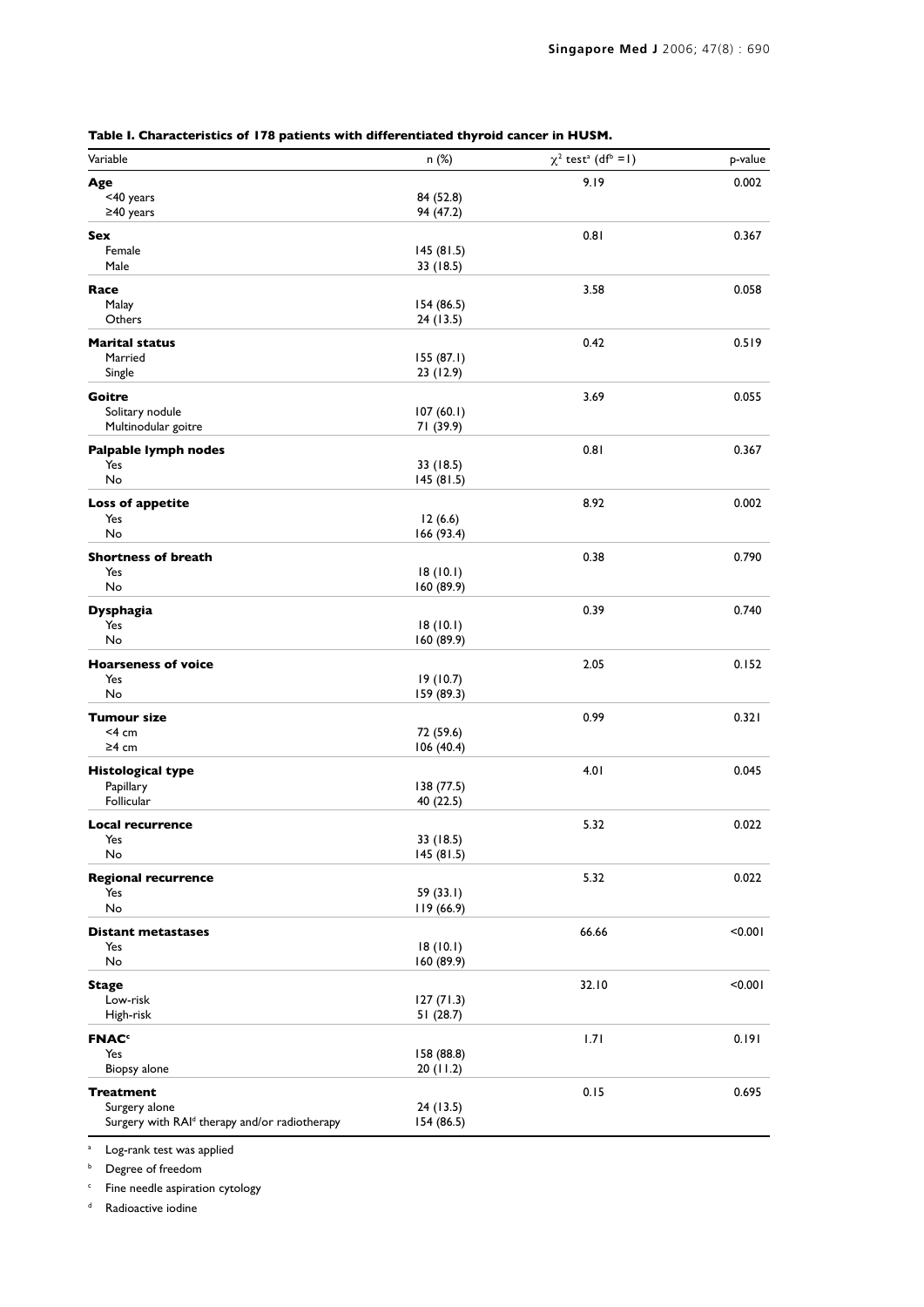| Variables                             | n   | Coefficient<br>(b) | Wald<br>statistics | Crude<br>HR <sup>a</sup> | Adjusted<br><b>HR</b> | 95% CIb<br>of adjusted<br>HR. | p-value |
|---------------------------------------|-----|--------------------|--------------------|--------------------------|-----------------------|-------------------------------|---------|
| Age                                   |     |                    |                    |                          |                       |                               |         |
| <40 years                             | 94  |                    |                    | 1.00                     | 1.00                  |                               |         |
| $\geq$ 40 years                       | 84  | 1.94               | 2.69               | 10.33                    | 6.94                  | $1.69 - 28.63$                | 0.007   |
| <b>Loss of appetite</b>               |     |                    |                    |                          |                       |                               |         |
| No                                    | 166 |                    |                    | 1.00                     | 1.00                  |                               |         |
| Yes                                   | 12  | 2.39               | 3.37               | 10.85                    | 10.90                 | 2.72-43.67                    | 0.001   |
| <b>Tumour size</b>                    |     |                    |                    |                          |                       |                               |         |
| $<$ 4 cm                              | 72  |                    |                    | 1.00                     | 1.00                  |                               |         |
| $\geq$ 4 cm                           | 106 | 1.32               | 2.03               | 1.27                     | 3.72                  | $1.04 - 13.82$                | 0.042   |
| <b>Regional recurrence</b>            |     |                    |                    |                          |                       |                               |         |
| No                                    | 119 |                    |                    | 1.00                     | 1.00                  |                               |         |
| Yes                                   | 59  | 1.15               | 2.06               | 3.53                     | 3.17                  | $1.02 - 9.82$                 | 0.045   |
| <b>Stage</b>                          |     |                    |                    |                          |                       |                               |         |
| Low-risk                              | 127 |                    |                    | 1.00                     | 1.00                  |                               |         |
| High-risk                             | 51  | 2.99               | 3.87               | 3.17                     | 19.88                 | 4.37-90.43                    | 0.000   |
| <b>Treatment</b>                      |     |                    |                    |                          |                       |                               |         |
| Surgery alone                         | 24  |                    |                    | 1.00                     | 1.00                  |                               |         |
| Surgery with RAI <sup>c</sup> therapy |     |                    |                    |                          |                       |                               |         |
| and/or radiotherapy                   | 154 | $-1.93$            | $-3.62$            | 0.37                     | 0.19                  | $0.05 - 0.41$                 | < 0.001 |

**Table II. Multivariate analysis of cancer deaths in 178 patients with differentiated thyroid cancer.**

Hazard ratio

Confidence interval

<sup>c</sup> Radioactive iodine

surgery plus radioactive iodine (RAI) therapy and/or radiotherapy were statistically significant factors for survival.

Interaction terms were tested between the significant factors and no meaningful interaction terms were found. The log cumulative hazard plot against log time and Schoenfeld residuals showed that the proportional hazards assumption was fulfilled. Martingale and Cox-Snell residuals showed that no transformation was necessary and the model was fit. The deviance residual and influence statistics indicated there were no significant outliers.

## **DISCUSSION**

In this study, the survival probabilities for differentiated thyroid cancer was lower than the study by Gilliland et al $^{(3)}$ , but similar pattern of survival rates were seen. The mean age (39 years) in this study was similar to that reported by McConahey et  $al^{(6)}$ , older than the study from Mazzaferri and Young<sup>(7)</sup>, and younger than in the study by Harach et  $al^{(8)}$ . Older age was associated with lower relative survival. This could be caused by the rapid metastasis progression in patients aged 40 years old and above $(9)$ . The female to male ratio of the patients in this study (4.4:1) was higher than the ratio in other countries such as 3:1 in the USA, 3.4:1 in Singapore, and  $4.1:1$  in Finland<sup>(2)</sup> but was considerably lower than the ratio of 13:1 seen in

Japan<sup>(6)</sup>. Similar with other studies<sup> $(10,11)$ </sup>, the survival probabilities between males and females were not significantly different. Higher percentage of thyroid cancer was seen in Malays compared to non-Malays. According to National Cancer Registry, Malays had lower risk of cancer for all sites except for thyroid cancer and lymphoma. Those differences might be due to genetics and environmental factors such as dietary habits<sup>(2)</sup>.

Many studies have demonstrated that the extension of disease at diagnosis correlates significantly with disease outcome(5,10,12,13). Survival probabilities for symptoms such as goitre, palpable lymph nodes, shortness of breath, dysphagia, and hoarseness of voice were more than 80%, except for loss of appetite. Lower survival rates were also found in patients with tumours of size 4 cm and larger, compared to patients with tumours less than 4 cm in size. Survival probabilities for patients with local and regional recurrences and distant metastases were lower compared to patients without these symptoms and were similar to other studies<sup>(3)</sup>. Large tumours and enlarged lymph nodes (in regional recurrences) indicated that there was an airway obstruction, which was one of the major causes of death in thyroid cancer. These symptoms also might have caused loss of appetite among the patients. Similar to other studies $(1,13)$ , distant metastases were seen more frequently in the